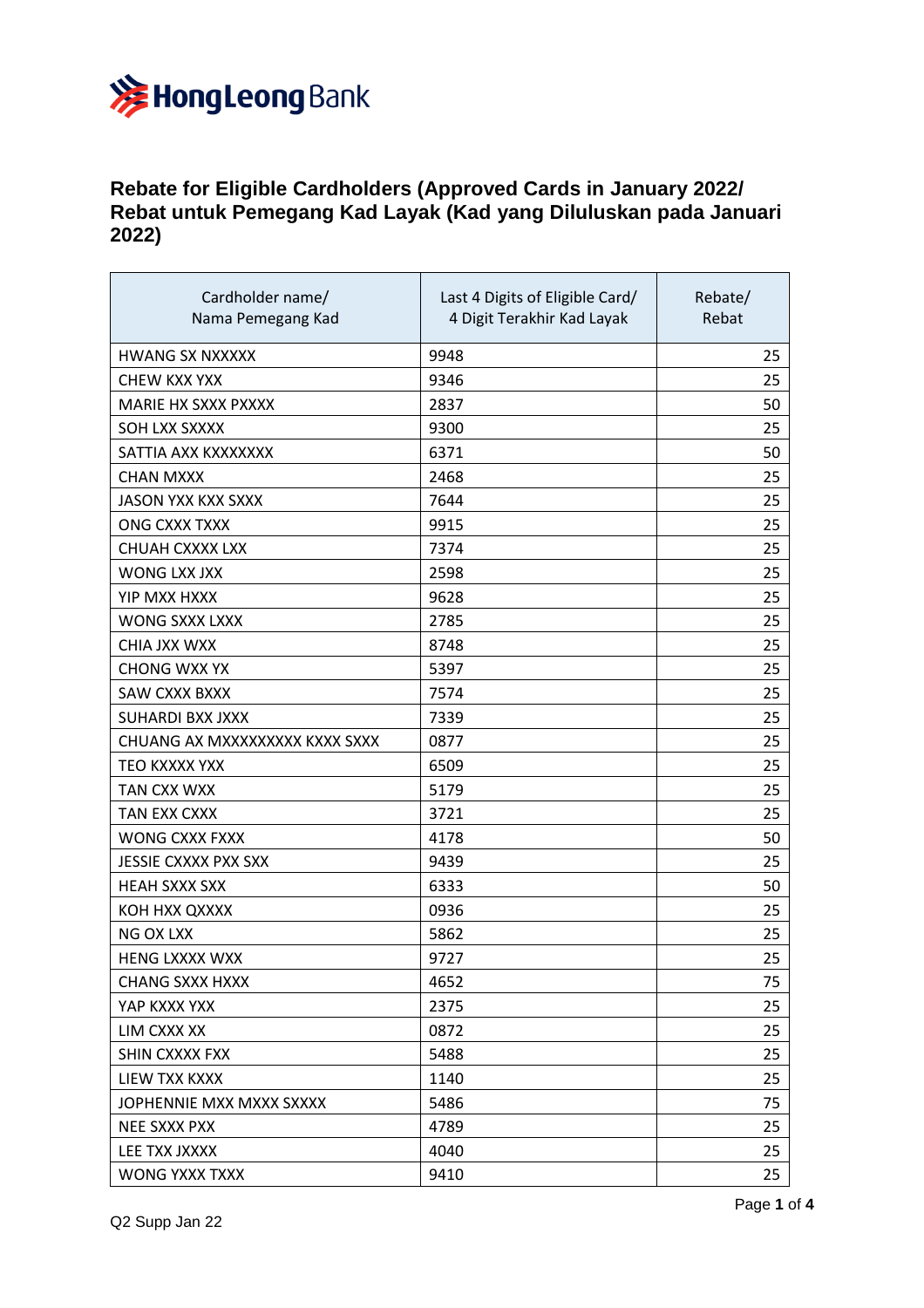

| CHUA HXXX SXXX                | 0919 | 50 |
|-------------------------------|------|----|
| <b>BOON YXX FXXX</b>          | 2448 | 50 |
| PANNIRSELWI AXX BXXXXX SXXXXX | 2847 | 25 |
| KHOO LXXX SXX                 | 0558 | 25 |
| <b>BJORN CXXX KXX WXX</b>     | 6193 | 50 |
| NG LXXX HXXX                  | 9369 | 75 |
| YEK KXX SXXXX @ SXXXX CXXX    | 3565 | 25 |
| LIM CXXX TXXX                 | 3490 | 25 |
| ANG QXX CXXXX                 | 9070 | 25 |
| NG BXXX SXXXX                 | 8041 | 25 |
| CHIN KXXX LXXXX               | 5603 | 25 |
| <b>MAN KXX LXX</b>            | 3413 | 25 |
| <b>NGU YXXX HXX</b>           | 1179 | 25 |
| LIM HXXX HXX                  | 7509 | 25 |
| TAN BXXX HXXX                 | 6601 | 25 |
| LIM GXX WXX                   | 8978 | 25 |
| <b>HO LXX MXX</b>             | 3262 | 25 |
| PANG WXX PXX                  | 2524 | 25 |
| YONG SXX WXX                  | 3641 | 25 |
| KHOR WXX SXXXX                | 1244 | 25 |
| CHIN KXX SXXXX                | 6578 | 25 |
| CHOO CXXXX WXX                | 6659 | 25 |
| <b>TONG SXXX WXX</b>          | 9540 | 25 |
| CHIENG LXXX YX                | 6235 | 25 |
| <b>CHONG VXX LXX</b>          | 3488 | 25 |
| <b>CHIENG SXXX HXXX</b>       | 4832 | 25 |
| CHIN KXX YXXX                 | 1491 | 50 |
| ZURAIDAH BXXXX MXXX NXX       | 5547 | 50 |
| LIM HXXX CXXX                 | 4364 | 25 |
| LEE YXX LXXX                  | 1887 | 50 |
| LEE KXXX LXXX                 | 5873 | 25 |
| TAN SXX LXXX                  | 6090 | 25 |
| NG LXX HXX                    | 9108 | 25 |
| WONG YXXX LXXX                | 9845 | 25 |
| WONG SXXX FXX                 | 6632 | 25 |
| <b>GOH CXXXX WX</b>           | 5051 | 50 |
| YEE KXX WXX                   | 2514 | 25 |
| SAM YXXX LXXXX                | 0198 | 50 |
| YEE CXXX LXXXX                | 2940 | 25 |
| TAN BXXX KXX                  | 9363 | 25 |
| <b>GAN CXXX SXXX</b>          | 6089 | 25 |
| <b>HAN BXXX KXXXX</b>         | 0209 | 25 |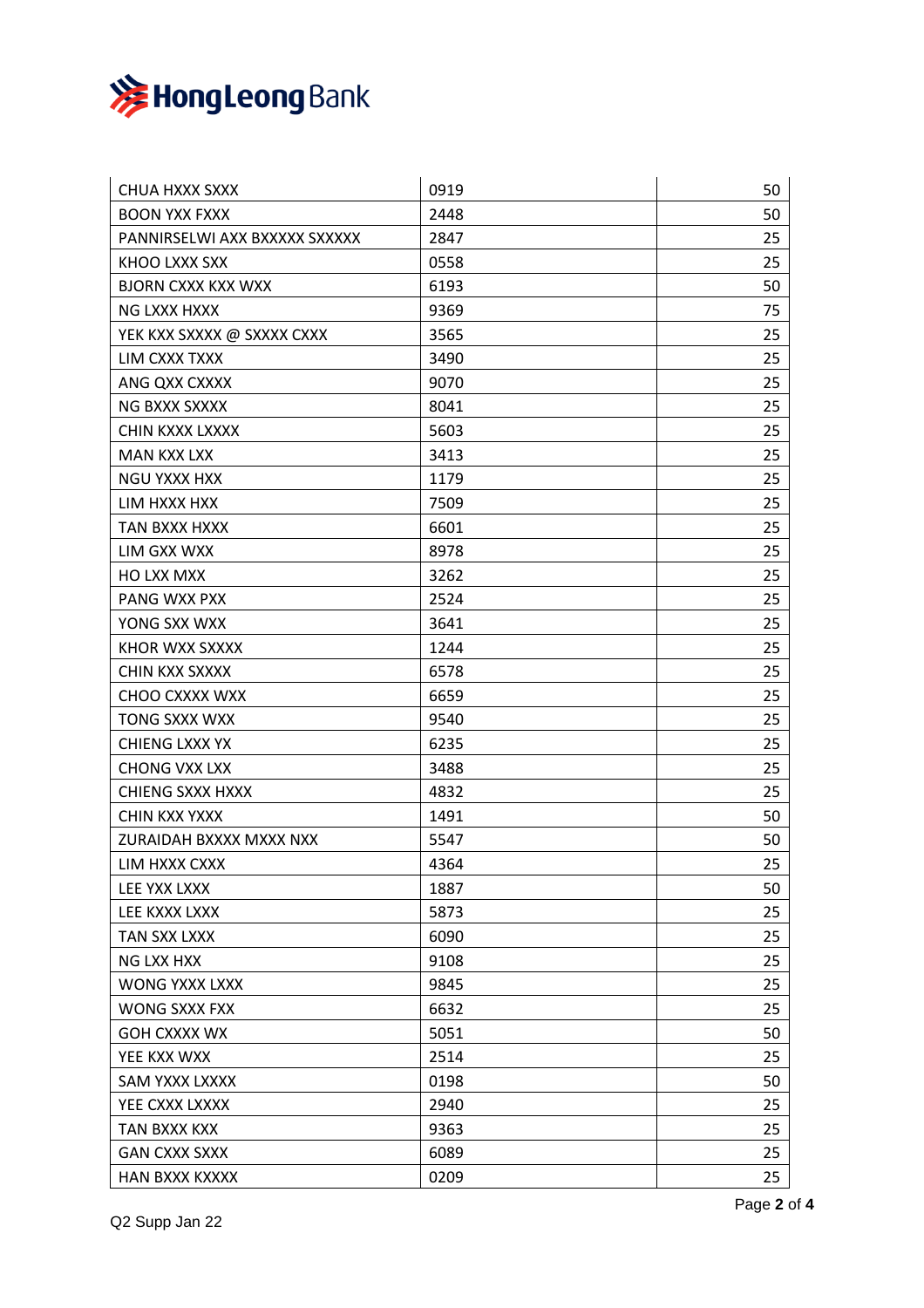

| <b>CHAN KXX WXX</b>            | 6094 | 25 |
|--------------------------------|------|----|
| TEH WXX HXXXXX                 | 2974 | 25 |
| LAI WXX SXXX                   | 5963 | 25 |
| MOHAMED RXXXXX BXX AXXXX HXXXX | 8227 | 25 |
| SIM BXXX HXXX                  | 2013 | 25 |
| NOR IXXXX BXXXX KXXXXXXXXX     | 6523 | 25 |
| <b>FOONG CXXXX MXX</b>         | 6432 | 25 |
| LIANG WXX KXX                  | 7097 | 50 |
| LOH MXXX TXXX                  | 3087 | 25 |
| <b>CHONG KXX MXX</b>           | 3136 | 25 |
| LUEN WXXX LXXXX                | 0690 | 25 |
| LEE MXXX SXXX                  | 9875 | 25 |
| LOGACHANDER AXX KXXXXXX        | 9366 | 50 |
| ANITA LXX FXXX MXX             | 9050 | 50 |
| LEE LXXX                       | 2802 | 25 |
| <b>MAH SXXX YXX</b>            | 0238 | 25 |
| <b>CAMILLE AXX FXXXX</b>       | 9001 | 25 |
| PEE AX LXXX                    | 9762 | 25 |
| TEH AX YXXX                    | 6908 | 25 |
| YAP KXXX SXXX                  | 2140 | 25 |
| TING LXXXX YXX                 | 1461 | 25 |
| <b>NG BXXX CXXX</b>            | 5801 | 50 |
| LEOW YXXX LXXXX                | 7796 | 25 |
| VOO BXXX HXX                   | 1136 | 25 |
| OH TXXX EXX                    | 6498 | 75 |
| KHO CXXX CXXX                  | 9006 | 50 |
| LEE PXX CXXX                   | 9789 | 25 |
| LAI YXXX PXXX                  | 5093 | 25 |
| TAN LXX PXXXX                  | 0507 | 25 |
| LIM LX SXXX                    | 7603 | 25 |
| LIEW FXXX FXX                  | 0138 | 25 |
| MOHAMAD NXXXX BXX AXX TXXXXX   | 0134 | 25 |
| TANG NXX HXXXX                 | 6243 | 25 |
| TOH LXXX PXX                   | 0806 | 25 |
| LING UXX LXXXX                 | 0103 | 25 |
| DHANABALAN AXX M PXXXXXX CXXXX | 5834 | 25 |
| WONG SXXX FXXX                 | 5754 | 25 |
| CHEAH PXX SXXX                 | 5207 | 25 |
| LOI ZX WXX                     | 6187 | 50 |
| CHEAH YXX KXXX                 | 0001 | 25 |
| LIEW WXX JXX                   | 5300 | 25 |
| EVELINE SXXX GXXX HXXX         | 6245 | 25 |